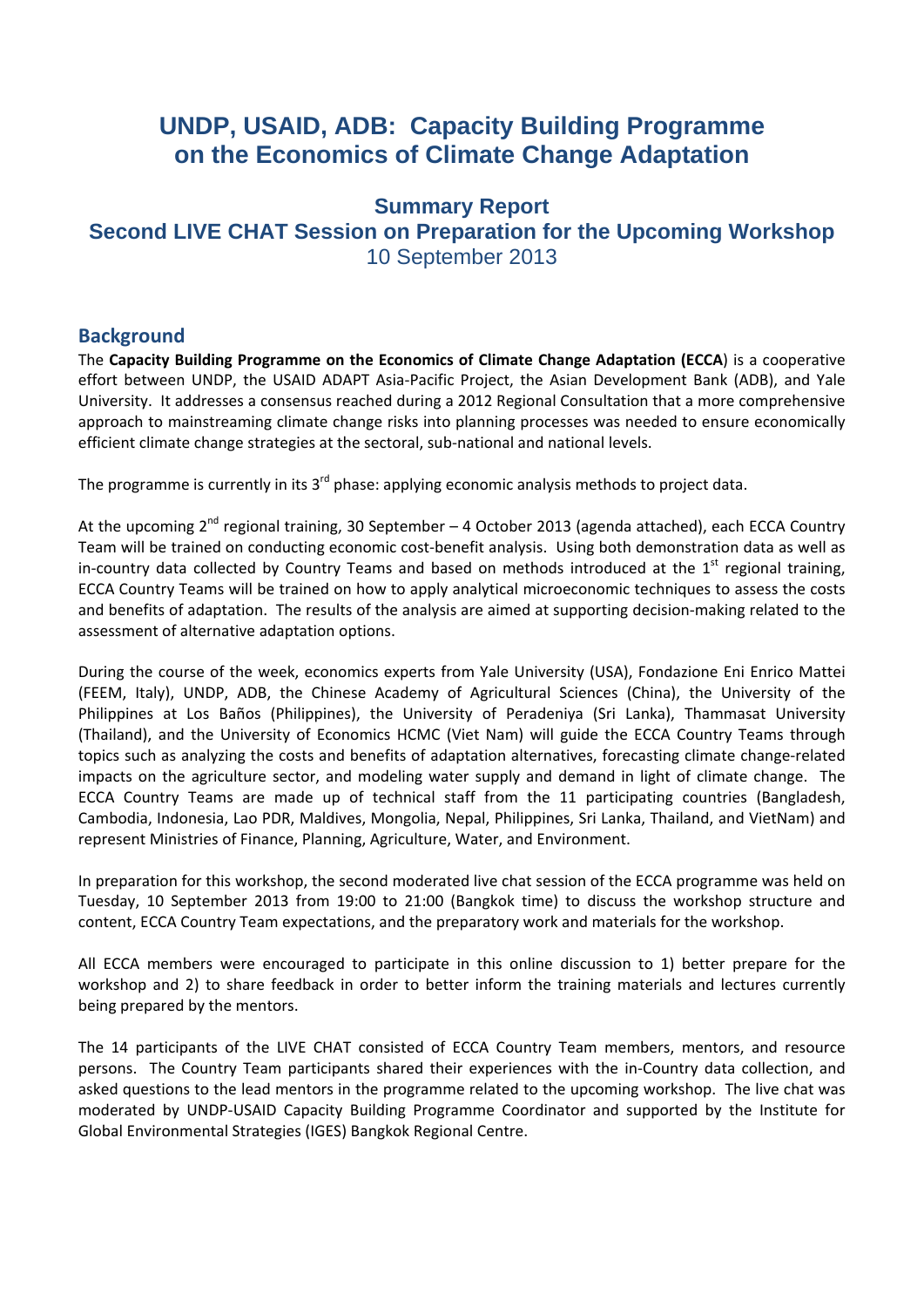The list of LIVE CHAT participants and the transcript is attached. Below however is a summary of the main points.

## **Main Discussion Points**

The LIVE CHAT discussion focused on the technical training days of the workshop agenda: Days 2‐5.

Workshop training materials will be made available after 25 September.

#### Day 2: Cost-Benefit Analysis (CBA)

Per the workshop agenda, Day 2 opens with "Country Presentations". Country Teams will be asked to give a 5 minute presentation on a) the in‐Country adaptation project chosen to be used during this programme for the analytical exercises, and b) observations and experiences of working with the CBA template (specifically any pending issues and what activities require special attention).

During the training sessions, mentors will introduce various topics and analytical methods related to costbenefit analysis. ECCA Country Teams will be guided through hands‐on exercises, using datasets provided by the mentors. These skills can then be used in‐Country to quantify CBA activities and their costs/benefits, for the chosen adaptation projects.

#### Day 3: Agriculture Sectoral Study

The Agriculture Survey has been postponed until after this workshop. Concerns were expressed about the volume of work related to the in‐Country agriculture survey, specifically: receiving the results, checking the information and returning for correction before finalization. The mentors are making modifications to the survey based on feedback received from the ECCA Country Teams.

The Day 3 training sessions will expose participants to the methods needed for analysis of the agriculture data they will eventually collect. During the hands‐on exercises, mentors will provide training on using statistical software (i.e. STATA) to conduct farmland and crop choice analysis. Participants will be guided line-by-line, on the code needed to examine data. The dataset used in the hands-on exercises will be provided by the mentors.

#### Day 4: Water Sector Analysis

As the in‐Country water study is still ongoing, the mentors will use data from FAO for the hands‐on exercises.

Mongolia shared their experience related to their water survey, indicating that most of the information had already been obtained thanks to a UNDP adaptation project. And while the project agreed to cover some of the costs, it does not seem to be sufficient.

The mentors are working on a case study with a water/agriculture survey, which they will gradually link to cost benefit analysis. Further details will be shared during the workshop.

#### General Topics

The role of the mentors, both lead and local, has been valuable. The lead mentors have been prompt with their guidance and feedback. And the local mentors helped Country Teams to better understand the material of the March 2013 workshop, and they helped to focus the attention of the Country Team, enabling the completion of in‐Country exercises.

The post-workshop schedule of local mentor visits with Country Teams will be further discussed/finalized during the clinics on Day 5. The mentors will also be available throughout the week for team meetings or to answer individual questions. Further, in the lead up to the workshop, participants were encouraged to continue to ask questions as needed.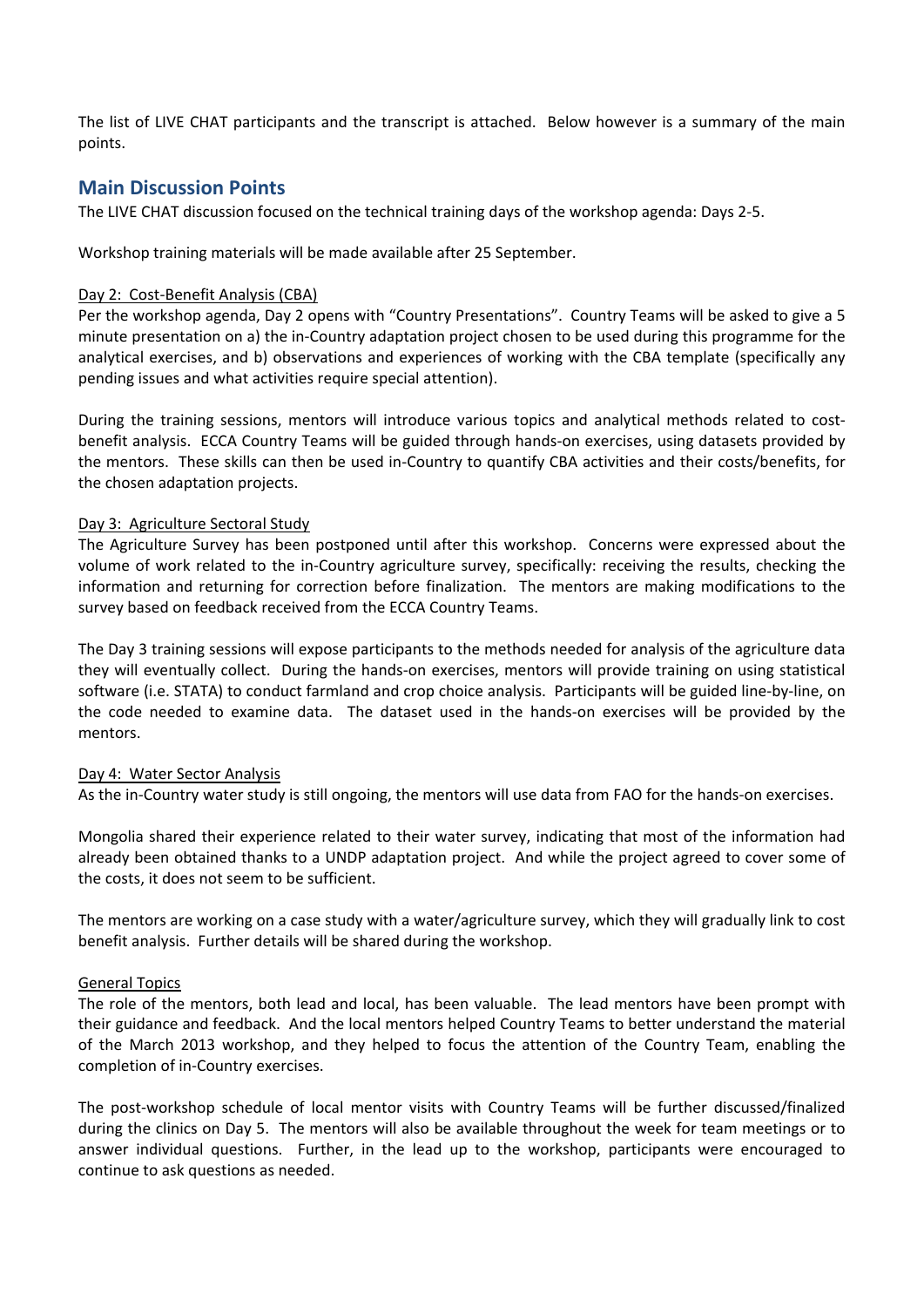## **UNDP/ADAPT Asia-Pacific ECCA: Second Live Chat Session**

*Tuesday, September 10, 2013 from 08:00 to 10:00 hours New York time (17:30 to 19:30 Colombo time; 18:00 to 20:00 Dhaka time; 19:00 to 21:00 Bangkok time)* 

### **Participants present:**

- 1. APAN Moderator Gus Kwan (IGES)
- 2. UNDP/ADAPT Asia-Pacific Moderator Mariana Simoes (UNDP)
- 3. Ma'mum Sarma (Indonesia)
- 4. Benoit
- 5. Ali Akram (Yale)
- 6. Emanuele from Venice
- 7. Robert Mendelsohn (Yale) = Guest504/672
- 8. Gunaratne (Sri Lanka)
- 9. Ashish Bhadra Khanal (Nepal) = Guest247
- 10. JinxiaWang
- 11. Tsegi (Mongolia)
- 12. Jirapa Trochim (Thailand) = Guest28/11
- 13. Tùng Hoàng (Vietnam)
- 14. Thuy (Vietnam)

## **Raw chat transcript**

Sep 10 2013, 6:56 PM

MarianaS (guest): Hello, everyone. Welcome to the 2nd ECCA LIVE CHAT! This is Mariana and I'll be the moderator for this session. We'll get started in a just a few minutes...



Sep 10 2013, 7:01 PM MarianaS (guest): OK, let's get started...



소

Sep 10 2013, 7:01 PM MarianaS (guest): We have our mentors online. Can I ask them to please introduce themselves?

Sep 10 2013, 7:02 PM Guest504 (guest): Guest504 is robert mendelsohn

Sep 10 2013, 7:02 PM Benoit (guest): Hi everyone. Benoit here. Special hello to Nepal and Bangladesh team.

Sep 10 2013, 7:02 PM AliAkram\_Yale (guest): AliAkram\_Yale is Ali - hi everyone!



Sep 10 2013, 7:02 PM Emanuele (guest): Hello! Emanuele from Venice



Sep 10 2013, 7:03 PM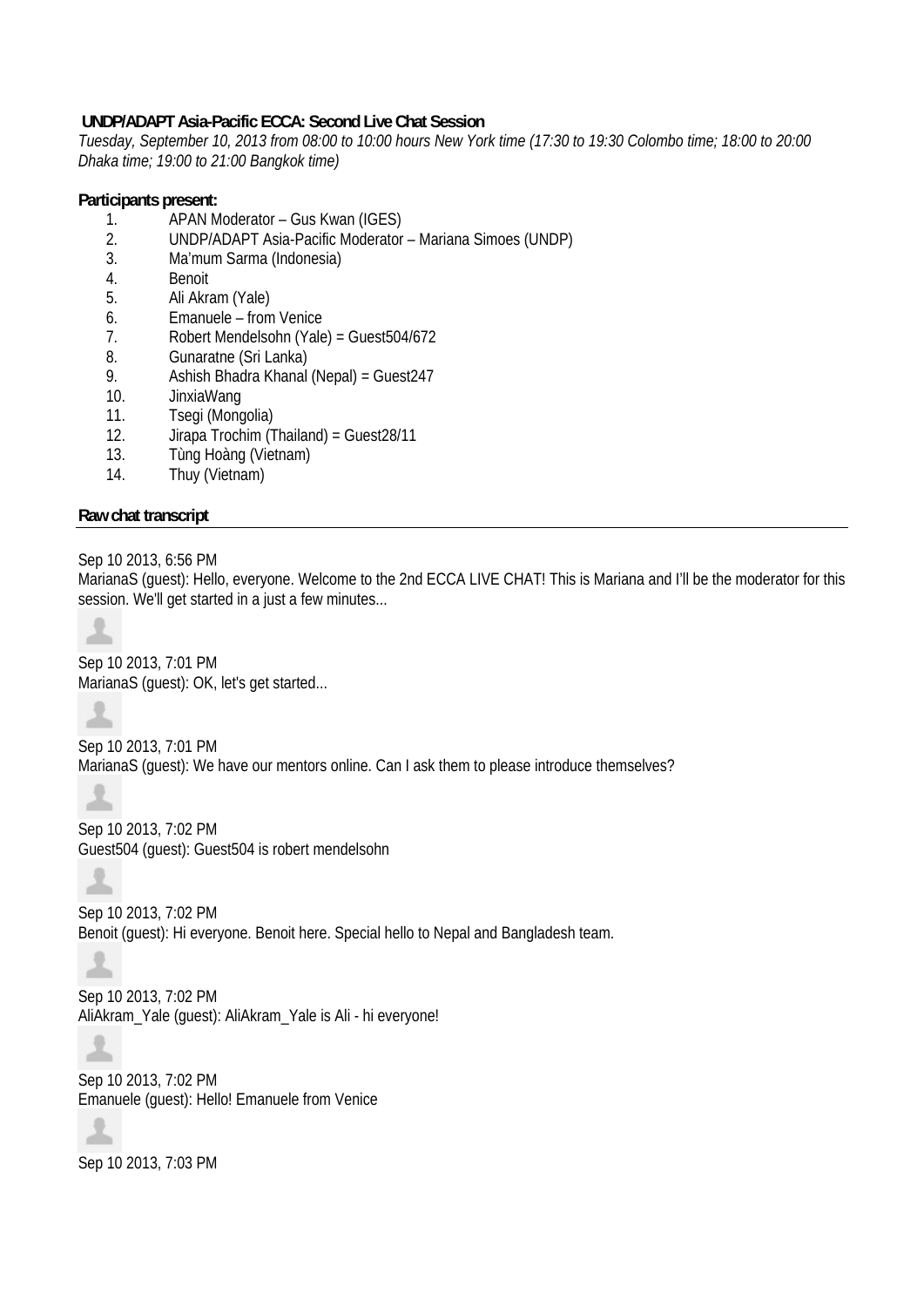MarianaS (guest): As we wait for others to join, perhaps I can start with the first question… The agenda has been shared with everyone. There is a session on "Country Presentations" on Day 2. Robert/Ali, perhaps you can expand on that a bit, so that the Country Teams can better prepare. (i.e. what is expected of that session and what do you hope the participants/audience will get out of the presentations).

Sep 10 2013, 7:03 PM Guest247 (guest): Hello, I am Ashish Bhadra Khanal from Nepal



Sep 10 2013, 7:04 PM Guna (guest): Guna Hello, I am Gunaratne from sri Lanka



Sep 10 2013, 7:06 PM Ma'mun Sarma: Hallo, I am Ma'mun Sarma from Indonesia



Sep 10 2013, 7:06 PM

AliAkram\_Yale (guest): I can take a first stab at Mariana's question: I think we would like country teams to take 5 minutes to tell us where they stand with regard to their CBA exercise. They have been using a template sent out for the CBA and we have had contact on that. We would like country teams to tell us what issues are still pending, what activity they think needs special attention etc



Sep 10 2013, 7:06 PM AliAkram\_Yale (guest): Professor Mendelsohn, anything else?



Sep 10 2013, 7:07 PM

Guest504 (guest): We primarily want teams to be able to share what they are studying with every one else.



Sep 10 2013, 7:07 PM Guest247 (guest): Let me talk about Nepal if you permit



Sep 10 2013, 7:11 PM APAN: To all who just joined in the chat, welcome to the second ECCA live chat session! Sep 10 2013, 7:11 PM

MarianaS (guest): As we wait for Nepal, perhaps I can pose another question. How will the in-Country work that the Countries have been doing be used in the training?



Sep 10 2013, 7:13 PM

Guest247 (guest): of course, good, we were bit confused after coming back from Bangkok and thinking how to proceed? Once Mr. Benoit came to Kathmandu, things became more clear and we are following his advice.



Sep 10 2013, 7:15 PM Benoit (guest): Mariana. Can I make a comment about the agenda if you dont mind.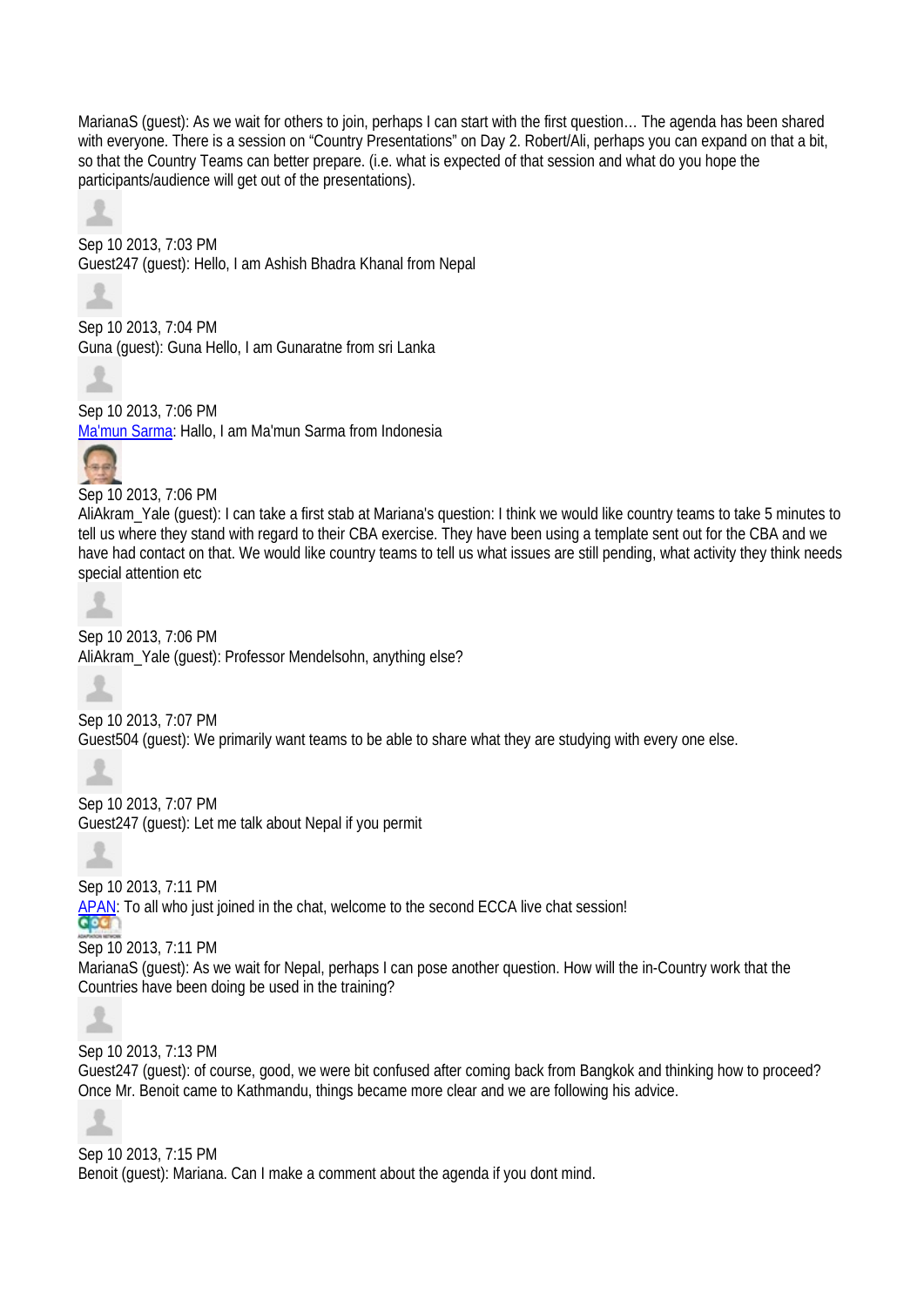#### Sep 10 2013, 7:15 PM

MarianaS (guest): Guest247, confused after the last training? Any suggestions on how to improve the training, so that this time it'll be clearer?



Sep 10 2013, 7:15 PM Guest504 (guest): The. Training is designed to help each country with their cost benefit analysis.



Sep 10 2013, 7:15 PM MarianaS (guest): sure, Benoit



Sep 10 2013, 7:15 PM Guest247 (guest): Well Mr. Benoit you can make comment.



Sep 10 2013, 7:15 PM Benoit (guest): This is meant to be a capacity building exercise. Hands-on. Working with Robert, Ali, and the mentors.



Sep 10 2013, 7:16 PM Guest504 (guest): The training is also designed to show how the agriculture data that each country is collectingwill be used by ythat country.



Sep 10 2013, 7:16 PM Benoit (guest): Day 1 is a lot of talk talk talk (no offence to anybody). I'd suggest to cut all those topics in half day, and then start working on Monday afternoon.



Sep 10 2013, 7:17 PM

Benoit (guest): And maybe that first half day afternoon Monday would be an opportunity for the mentors to reconvene with each national team and assess and discuss (on a one-on-one team basis) what has happened, where the team(s) is/are, and so on. That woudl prepare the teams for their presentation on Tuesday.



Sep 10 2013, 7:18 PM Benoit (guest): I'm done.



Sep 10 2013, 7:19 PM

MarianaS (guest): Day 1 will have a mixed audience. The ECCA Country Teams, as well as senior government representatives from the 11 participating countries, will be in attendance. We are introducing this initiative and engaging Countries to learn how we can institutionalize the skills acquired through this programme into the Ministries and Departments.



Sep 10 2013, 7:20 PM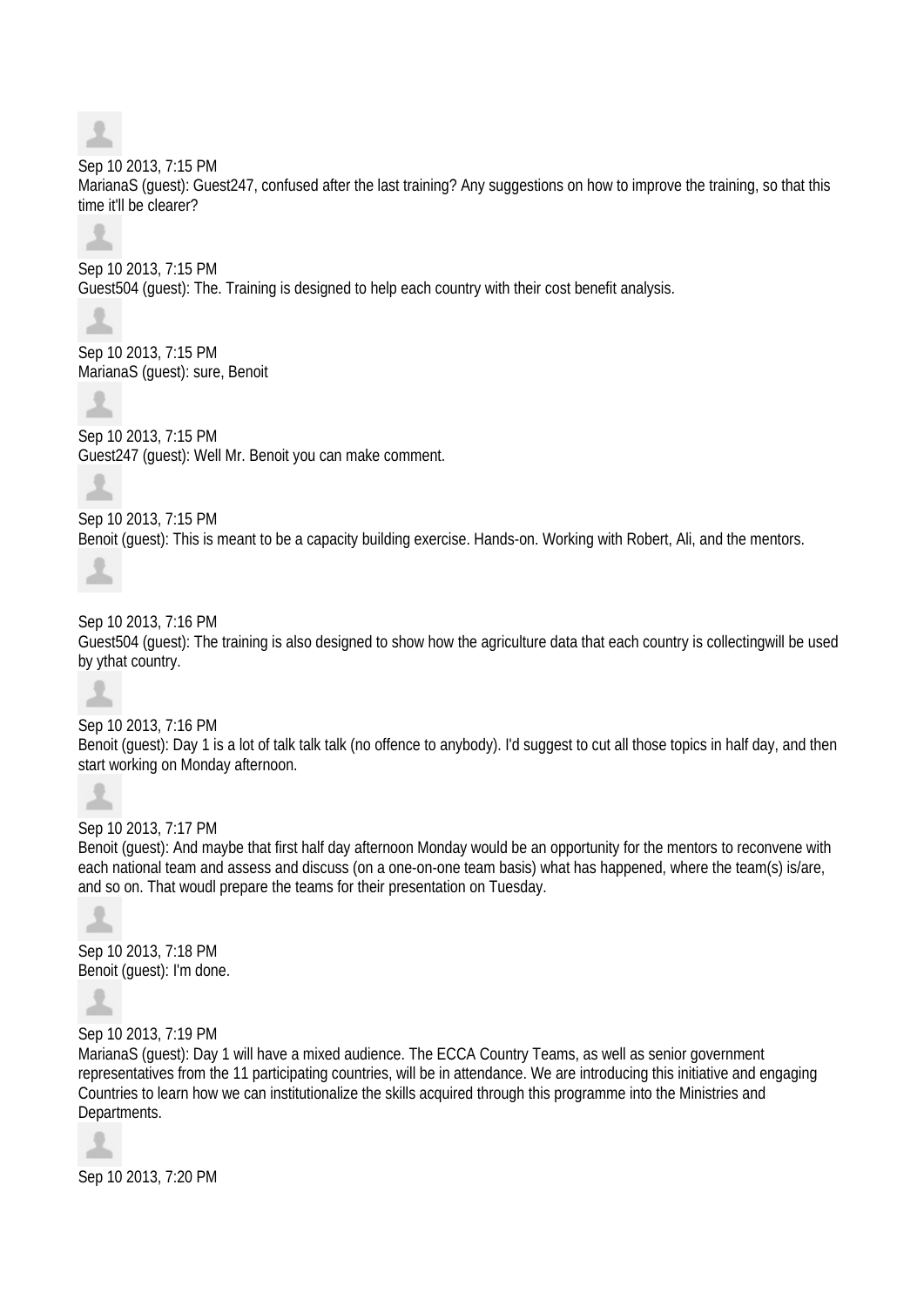MarianaS (guest): You will note from the agenda, available above, that Friday will be available for clinics.

츠

Sep 10 2013, 7:21 PM MarianaS (guest): But I believe we cut off Ali who was responding the question about in-Country work



Sep 10 2013, 7:22 PM Benoit (guest): Correct. Only comment: 5 minutes each country team is very optimistic. It is likely to much longer than that.

Sep 10 2013, 7:23 PM AliAkram\_Yale (guest): Thanks Mariana, just to add to this.



ж

Sep 10 2013, 7:24 PM AliAkram\_Yale (guest): There are three types of in country work: (1) Ag survey; (2) CBA; and (3) Water assessment.

Sep 10 2013, 7:24 PM AliAkram\_Yale (guest): The workshop will provide training in how to conduct analysis for each of these three items. (1) The ag survey we have had prior contact about and it is on hold till after the meeting. We have and are making modifications to it based on country feedback. But each country will get exposure to the methods needed for analysis of the data they collect (Day 3, Wednesday).



## Sep 10 2013, 7:24 PM

AliAkram\_Yale (guest): (2) The CBAs we have been in contact about regularly. It is hoped that the methods imparted during Day 2 (Tuesday) of the meeting will be useful to countries to quantify CBA activities and their costs/benefits. (3) Day 4, Thursday will provide training for the watershed assessment. Some in-country work has been requested thus far (a short questionnaire was sent to countries).

Sep 10 2013, 7:26 PM AliAkram\_Yale (guest): That's all I thought to add, thanks!

Sep 10 2013, 7:26 PM Emanuele (guest): On Wednesday, there will be a hands-on training using STATA

츠

Sep 10 2013, 7:27 PM Emanuele (guest): we will go over the code needed to examine data



Sep 10 2013, 7:27 PM Emanuele (guest): line by line



Sep 10 2013, 7:27 PM MarianaS (guest): Thanks Ali. Several Countries have not submitted the water survey. Can you/other mentors say something about the data to be used in the hands-on sessions - re to water and agriculture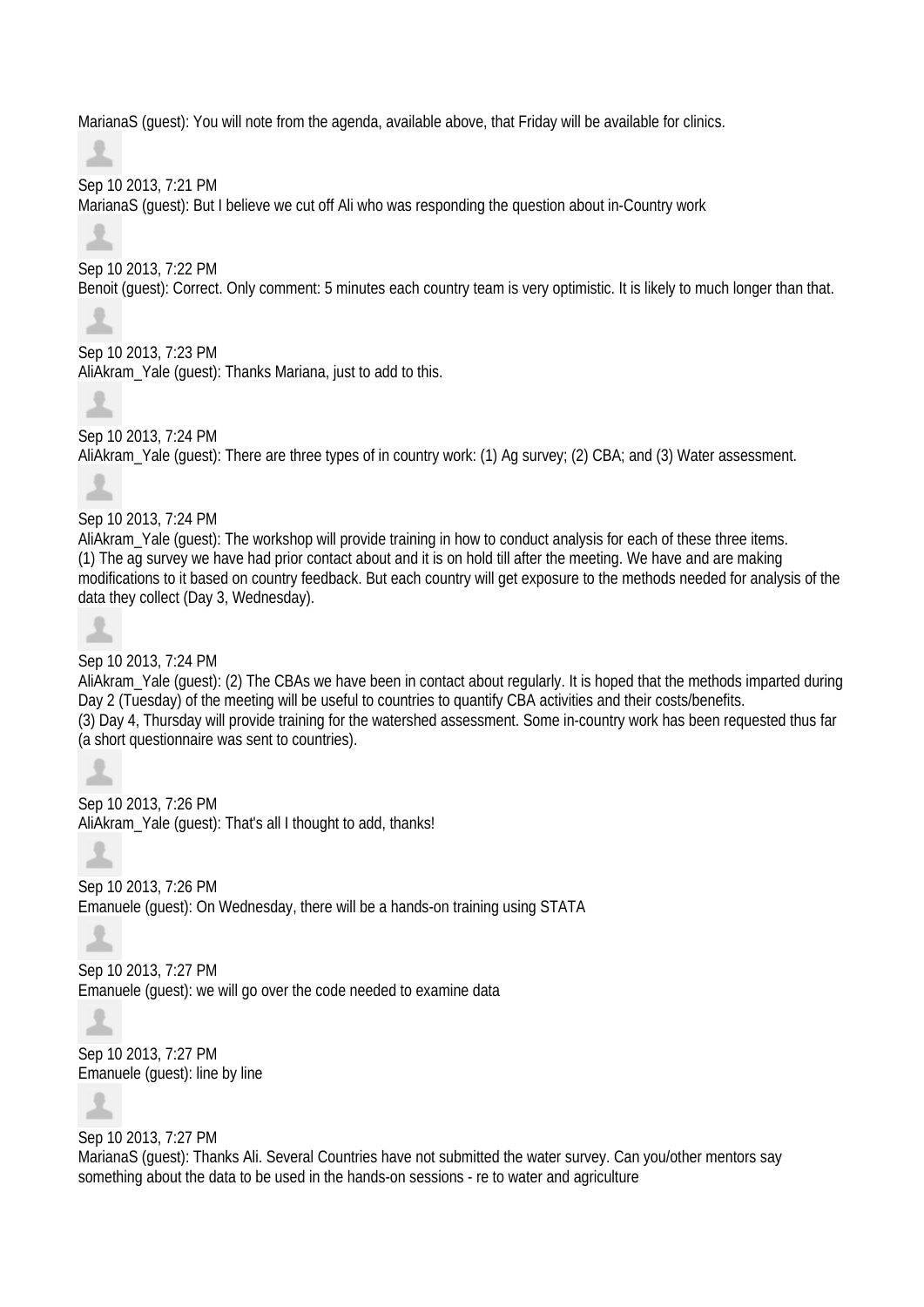Sep 10 2013, 7:27 PM Guest672 (guest): Robert mendelsohn

Sep 10 2013, 7:27 PM Emanuele (guest): so that trainees can reproduce results at home

Sep 10 2013, 7:28 PM MarianaS (guest): Or perhaps provide additional guidance for Countries to complete the water assessment?

Sep 10 2013, 7:29 PM Guest247 (guest): Welcome Professor Robert Mendelsohn.



土

z.

Sep 10 2013, 7:30 PM Emanuele (guest): There will be additional guidance on water assessment but we expect the focus to be on agriculture

Sep 10 2013, 7:30 PM Guest672 (guest): The water study is moving more slowly than the agriculture study. We are planning on using data from FAO on each country to begin the water training. So each country does not need to bring anything to the meeting on water.

Sep 10 2013, 7:31 PM MarianaS (quest): Thank you!

Sep 10 2013, 7:32 PM MarianaS (guest): I have a question for the Country Teams/Country Mentors... Are there any questions about the agenda? Any concerns about the training sessions? Any suggestions on how to improve it? Your feedback will help the mentors better tailor the training to your needs/expectations.

Sep 10 2013, 7:33 PM Guest247 (guest): Well, let me say something from Nepal point of view.

Sep 10 2013, 7:33 PM Guest247 (guest): Our team in Nepal is serious on the assignment we are supposed to do.

Sep 10 2013, 7:34 PM Guest247 (guest): Recently we visited one site for case study and done the survey together for water and agriculture.

Sep 10 2013, 7:35 PM Guest247 (guest): We are trying to get as much as information with regard to the format sent by UNDP/ADAPT.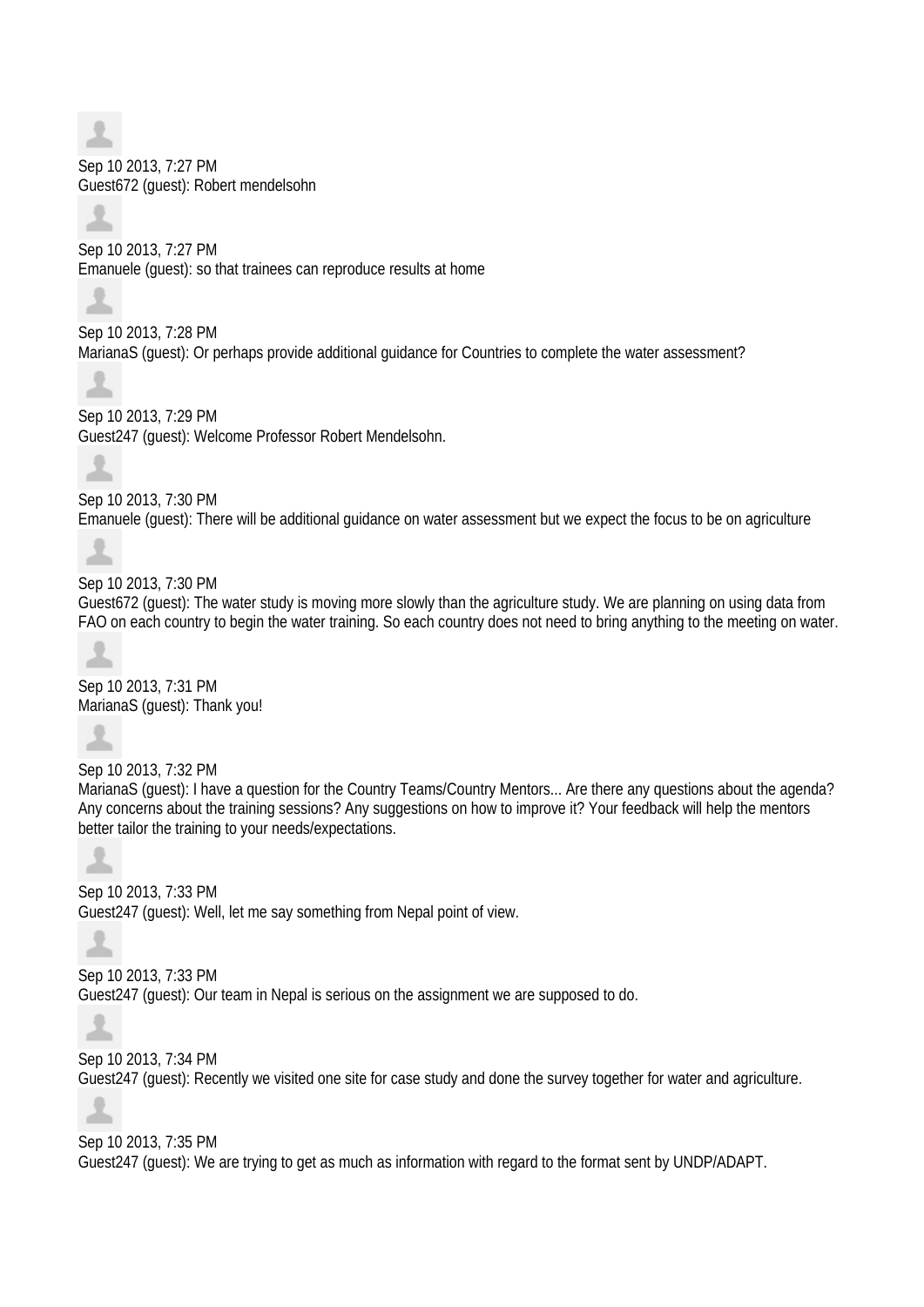Sep 10 2013, 7:36 PM Guest247 (guest): And gradually we are shaping ourselves to link it with CBA which we will explain in coming workshop.

Sep 10 2013, 7:36 PM Guest247 (guest): I am done, any query?

Sep 10 2013, 7:38 PM AliAkram\_Yale (guest): Nepal team: this sounds great! Looks like you will really benefit from the training.



Sep 10 2013, 7:39 PM Guest247 (guest): Thank you Ali,



Sep 10 2013, 7:39 PM MarianaS (guest): Great! Thanks.

Sep 10 2013, 7:40 PM MarianaS (guest): Mongolia, Thailand? Experiences to share, questions, suggestions for training?

Sep 10 2013, 7:41 PM Tsegi\_Mongolia (guest): Hello everyone

Sep 10 2013, 7:42 PM Tsegi\_Mongolia (guest): Yes, I also agree with Nepal team that mentor's visit helps country teams a lot

Sep 10 2013, 7:43 PM Tsegi\_Mongolia (guest): Also I should note Robert and Ali were so helpful during the process, we were able to e-mail asking questions and receiving feedback promptly

土

土

Sep 10 2013, 7:43 PM Tsegi\_Mongolia (guest): For Mongolia, we started agricultural survey and now in the process of receiving results

Sep 10 2013, 7:44 PM Tsegi\_Mongolia (guest): it seems quite a lot of work

Sep 10 2013, 7:44 PM Tsegi\_Mongolia (guest): to receive results check send back again for correction and finalize

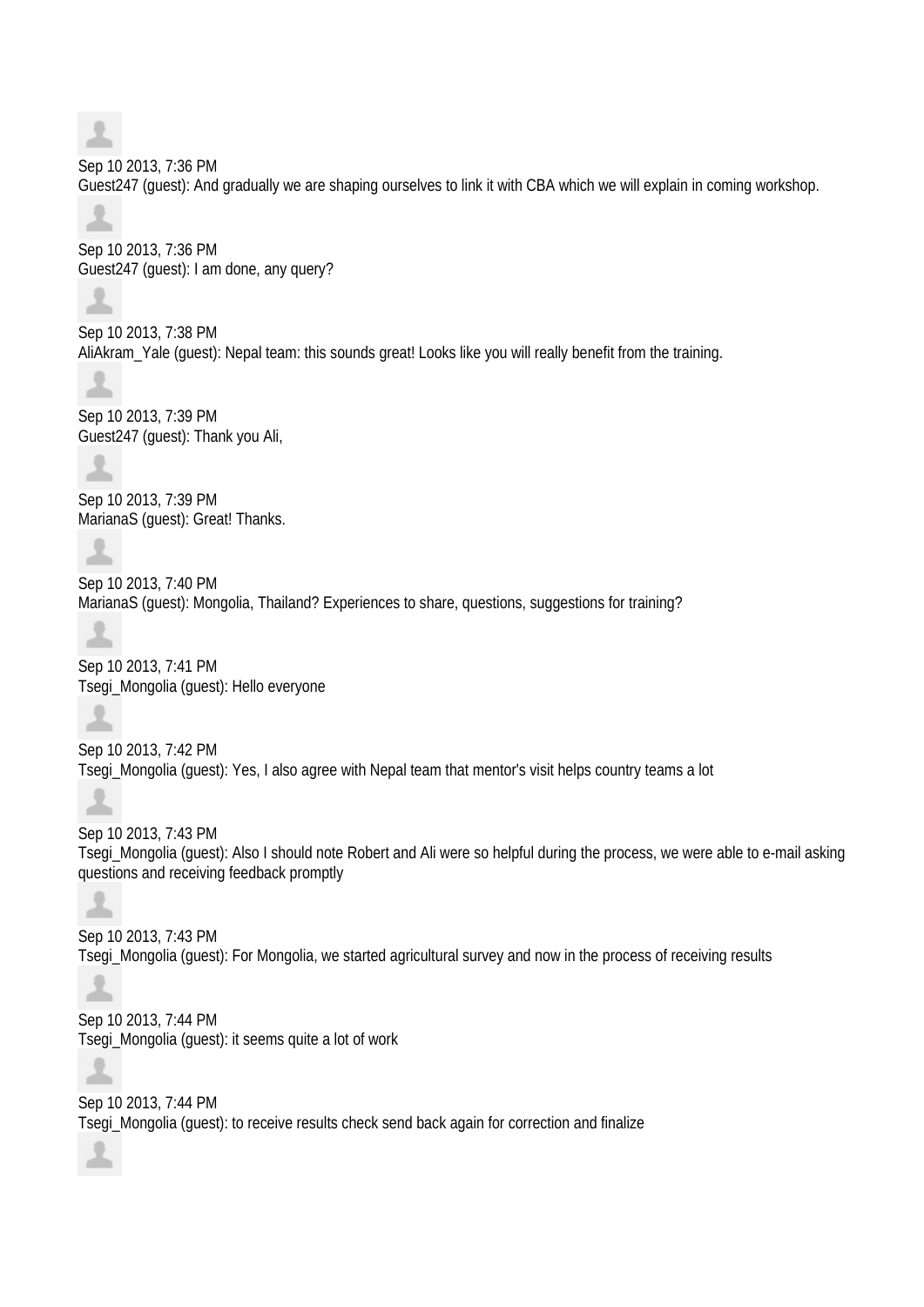Sep 10 2013, 7:44 PM Tsegi\_Mongolia (guest): and for CBA we have also good discussion during our mentor's visit

Sep 10 2013, 7:45 PM Tsegi\_Mongolia (guest): which really helped us to focus our attention and to seriously think about it

Sep 10 2013, 7:45 PM Tsegi\_Mongolia (guest): we are planning to visit one project site for CBA in the week of 22nd September to collect more info

Sep 10 2013, 7:46 PM Tsegi\_Mongolia (guest): for water assessment, I think we also have most of the information

Sep 10 2013, 7:46 PM Tsegi\_Mongolia (guest): All this is also thanks to our adaptation project by UNDP

土

土

Sep 10 2013, 7:47 PM Tsegi\_Mongolia (guest): they agreed to bear the cost of the survey even though it seems still not 100 sufficient

土

Sep 10 2013, 7:47 PM Tsegi\_Mongolia (guest): so this is in short our progress

土

Sep 10 2013, 7:47 PM Tsegi\_Mongolia (guest): and regarding Agenda,

Sep 10 2013, 7:48 PM Tsegi\_Mongolia (guest): maybe its better to (if possible) to share ppts or relevants documents beforehand

土

Sep 10 2013, 7:48 PM Tsegi\_Mongolia (guest): even though I am still not sure whether we will find time to thoroughly examine them

Sep 10 2013, 7:48 PM Tsegi\_Mongolia (guest): before the training

Sep 10 2013, 7:48 PM Tsegi\_Mongolia (guest): its difficult to digest all those information in few days

Sep 10 2013, 7:49 PM Tsegi\_Mongolia (guest): and ask questions since all the mentors will be there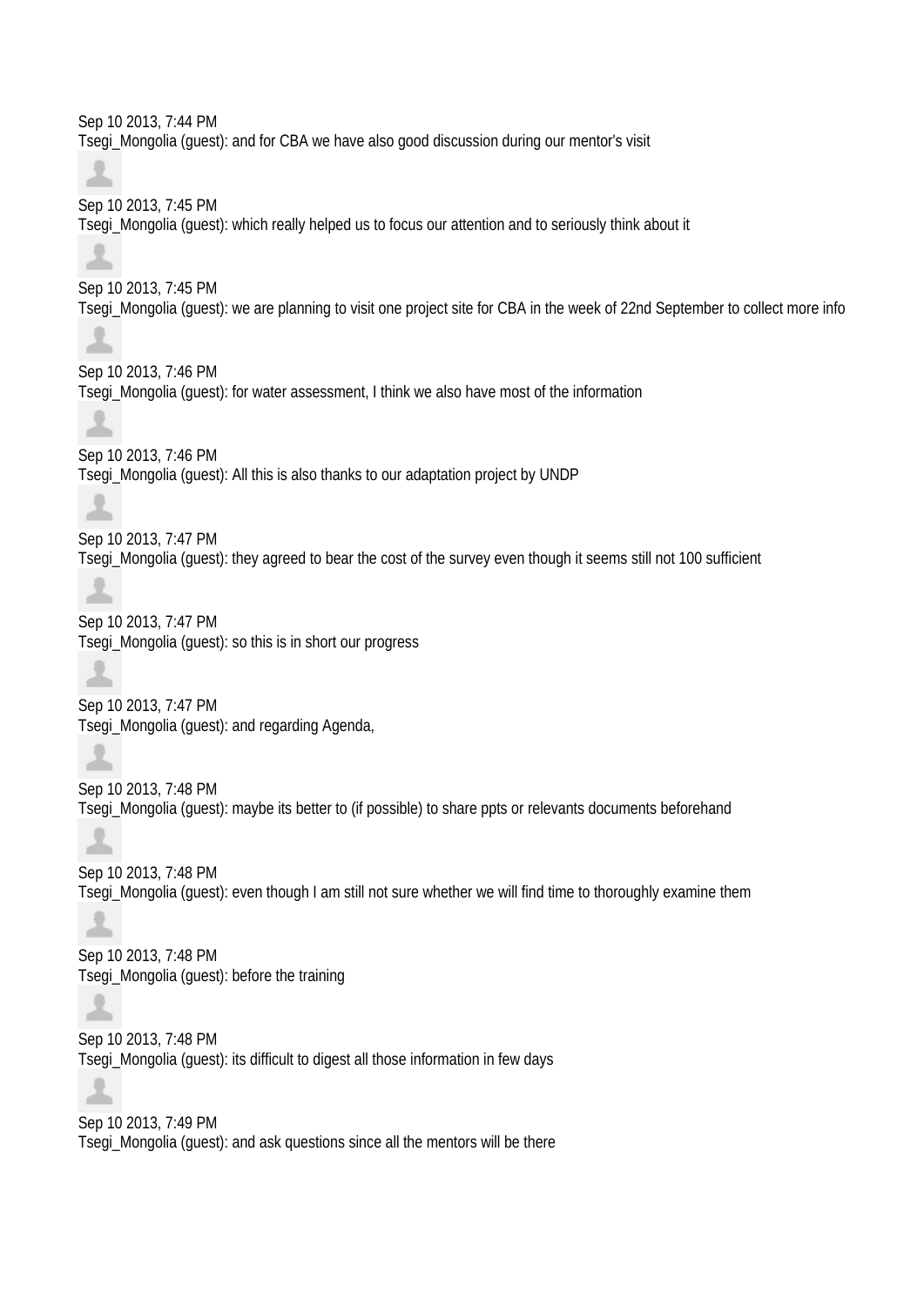Sep 10 2013, 7:49 PM Tsegi\_Mongolia (guest): we should use the opportunity

Sep 10 2013, 7:50 PM

Tsegi\_Mongolia (guest): That's all from me and one small question

Sep 10 2013, 7:50 PM Guest672 (guest): There will be a lot more hands on exercises in the coming meeting. There should be lots of time to ask questions of mentors and experts.



土

Sep 10 2013, 7:52 PM Tsegi\_Mongolia (guest): Yes, that's good. Its just we usually come up with questions long after we receive the information

Sep 10 2013, 7:52 PM Tsegi\_Mongolia (guest):

土

Sep 10 2013, 7:52 PM Guest672 (guest): No problem Tsegi. There is always email.



Sep 10 2013, 7:53 PM MarianaS (guest): Thanks, Tsegi. Yes, we plan to have the mentors visit with the Country Teams again after this workshop. We can discuss an appropriate time during the workshop. And we hope to have the workshop materials available for everyone around the 25th or so.

Sep 10 2013, 7:53 PM Tsegi\_Mongolia (guest): Ok. Then I have to bother you again

Sep 10 2013, 7:53 PM Tsegi\_Mongolia (guest): That's great Mariana, thanks

Δ

Sep 10 2013, 7:56 PM MarianaS (guest): For those who have just joined... we are discussing Country experiences with the CBA and the water survey.



Sep 10 2013, 7:56 PM MarianaS (guest): I have also asked for comments and suggestion related the agenda, available above.

ᆂ

Sep 10 2013, 7:57 PM MarianaS (guest): specifically any concerns related to the training sessions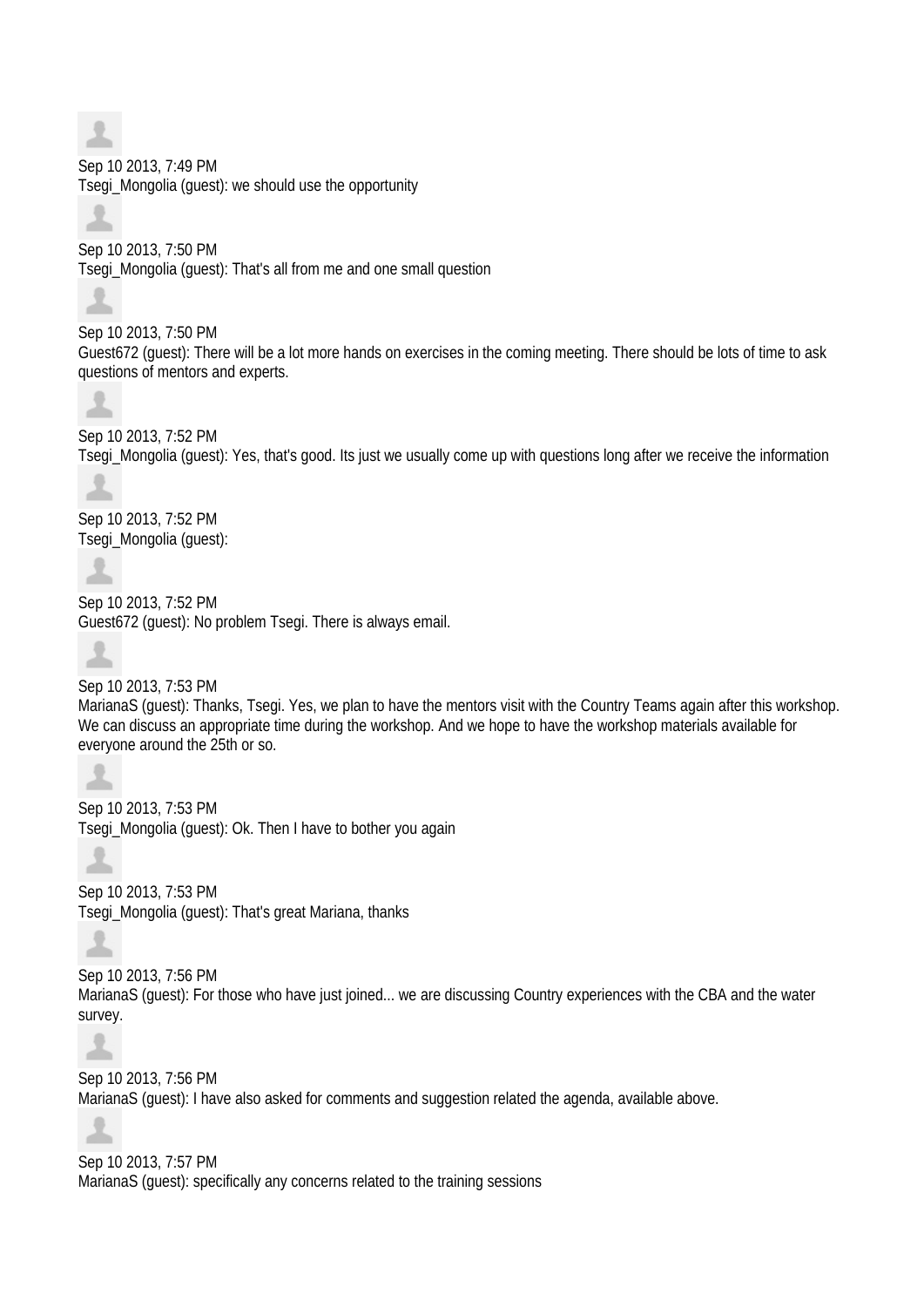

## Sep 10 2013, 7:58 PM

Guna (guest): The agenda is fine.It is better to finalize the things related to the agriculture survey and water assessment before leave the training session.



## Sep 10 2013, 7:59 PM

Guna (guest): Then the country teams can share the responsibilities and attend the work.



## Sep 10 2013, 8:01 PM

Guest672 (guest): Because the teams have not been able to do the agriculture surveys before the meeting, the training sessions will be based on data from China that Jinxia Wang has gathered. We plan to show teams how to analyze the data and what kind of results can be obtained. In the future, each team will be using the data that they are about to collect from their own country.



Sep 10 2013, 8:01 PM APAN: Guest672 = Prof. Robert Mendelsohn Sep 10 2013, 8:04 PM

Ashishkhanal: Thank you professor Mendelsohn, the upcoming workshop will be very helpful for all the country team to understand the way to follow with the data they gathered so far.



## Sep 10 2013, 8:04 PM

MarianaS (guest): This workshop will be a good opportunity for Mentors to work with their Countries to agree on a schedule of work following the workshop, to complete tasks such as the water survey and the upcoming agriculture survey... as well as next steps agreed at the workshop.



Sep 10 2013, 8:05 PM MarianaS (guest): A draft schedule can be shared during the Friday clinics.

Sep 10 2013, 8:06 PM Tsegi\_Mongolia (guest): Mariana, one small question, our mentor Jinxia is not joining this training, who will we be discussing?



Sep 10 2013, 8:07 PM MarianaS (guest): Perhaps Ali and Robert can provide support, which can be later confirmed with Jinxia.



Sep 10 2013, 8:08 PM

JinxiaWang (guest): Sorry Tsegi, I am not available for this important training, I think you can directly talk with Robert and Ali



## Sep 10 2013, 8:08 PM

Tsegi\_Mongolia (guest): Ok, if they are available that would be great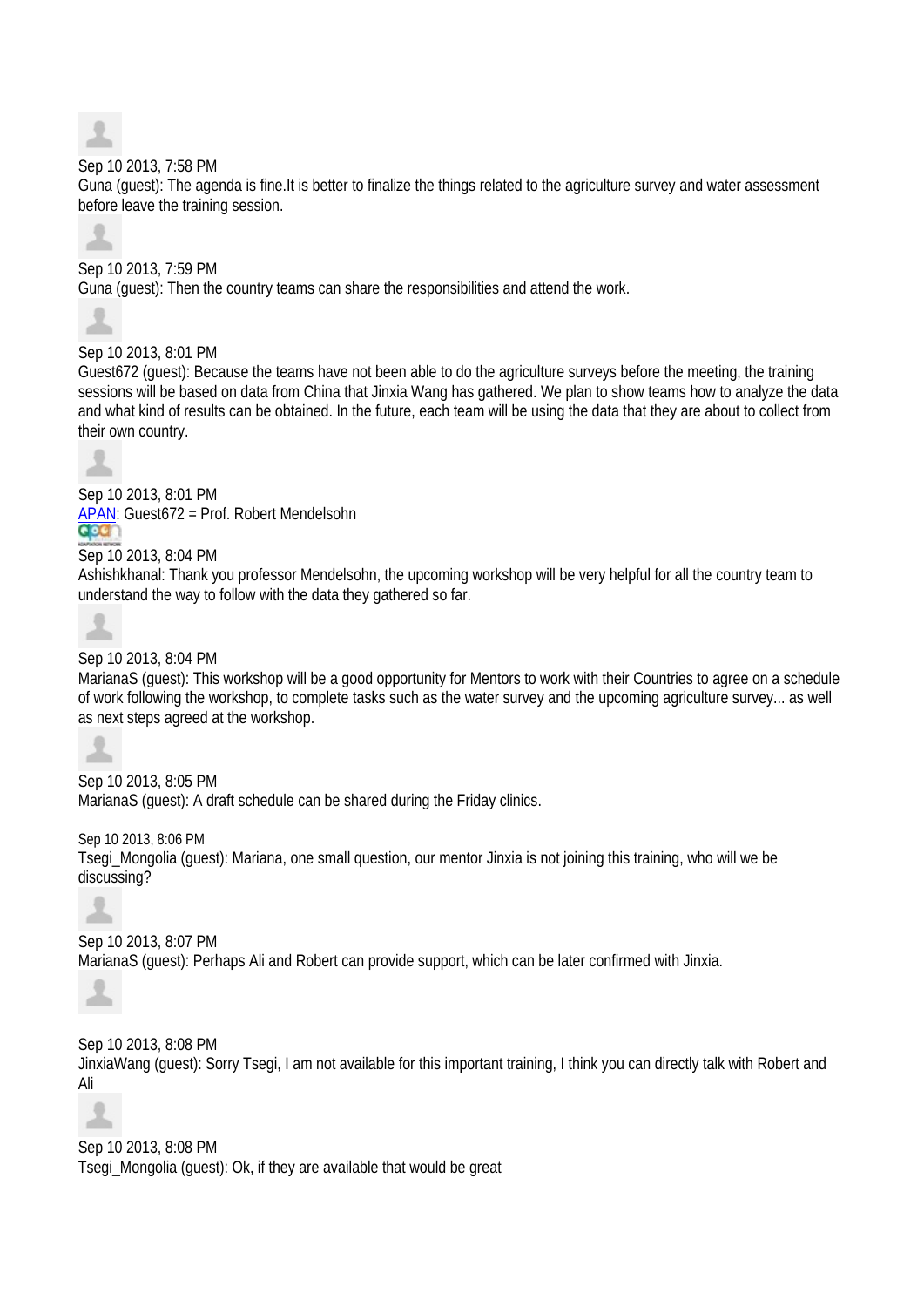Sep 10 2013, 8:08 PM Guest672 (guest): Tsegi. If I can help I will.

Sep 10 2013, 8:09 PM Tsegi\_Mongolia (guest): Robert, I think there is nothing you cannot help, I am just concerned whether you would be too busy

Sep 10 2013, 8:10 PM Guest672 (guest): Emanuele, Ali, and I will be at the workshop and it is our intention to both conduct the workshop and talk to the teams each day.



Sep 10 2013, 8:12 PM MarianaS (guest): Any additional questions, comments?



Sep 10 2013, 8:12 PM Tsegi\_Mongolia (guest): Ok, great



Sep 10 2013, 8:13 PM

Ma'mun Sarma: For the 2nd workshop preparation, Indonesia team had a meeting about 2 weeks ago and we need to discuss again what we are going to present in the workshop.



Sep 10 2013, 8:13 PM

Ashishkhanal: Well, I need to say good bye to all. Perhaps you will be surprised that I am chatting despite load shedding using my laptop with datacard and the power in laptop is remaining for few minutes. Thanks to Professor Robert, Mr. Benoit, Mr. Ali and Mariana.



Sep 10 2013, 8:14 PM Ashishkhanal: And thanks to all my friends who joined the chat.



Sep 10 2013, 8:14 PM AliAkram\_Yale (guest): Oh wow! Thanks so much for joining despite the electricity issues. We'll be in touch.



Sep 10 2013, 8:14 PM

MarianaS (guest): Thank you to all. And please feel free to ask questions offline. The mentors, as well as myself, are available to address any questions or concerns.



Sep 10 2013, 8:15 PM Ashishkhanal: Thank you all, if any query you can write me in ashishkhanal@hotmail.com.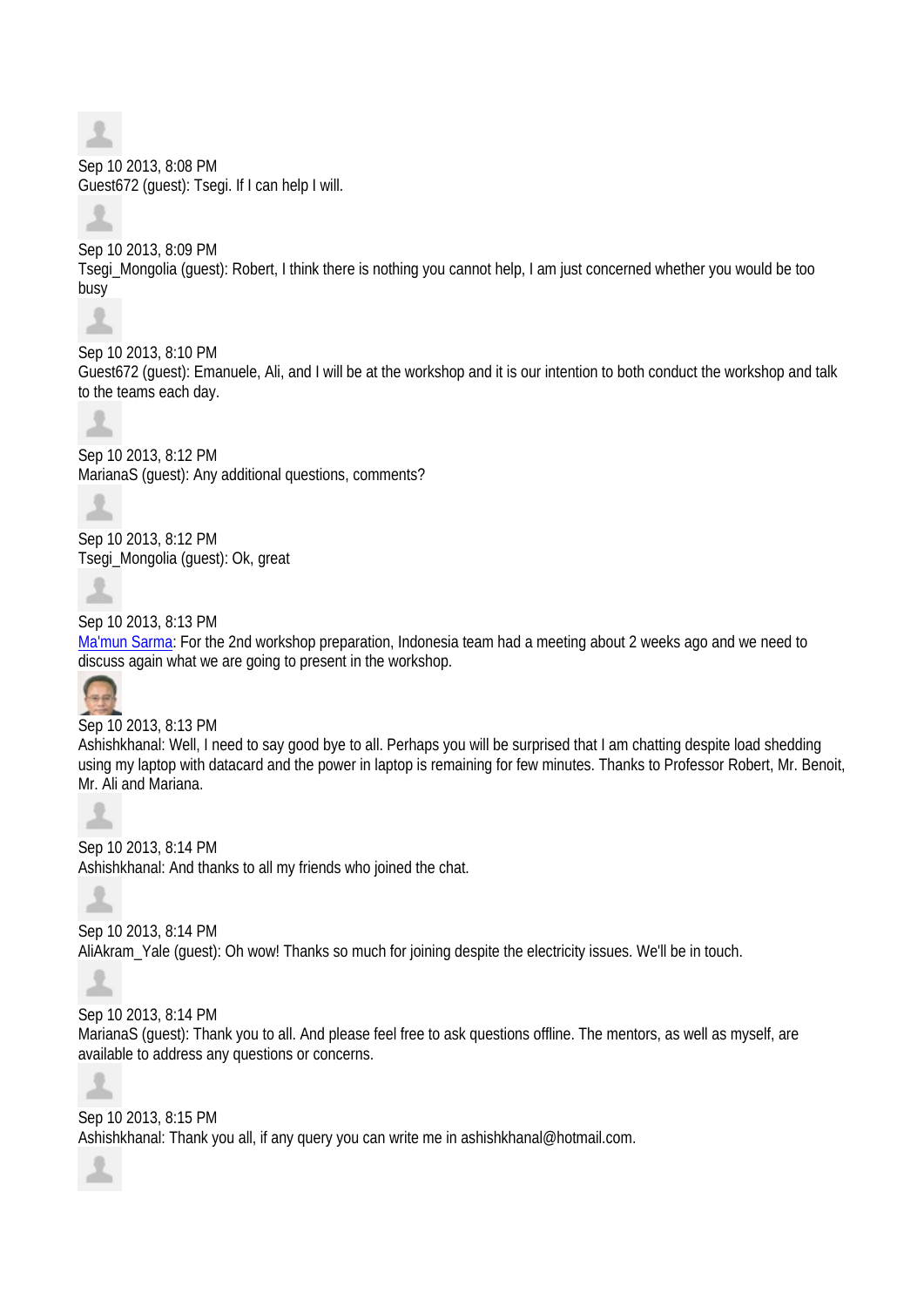Sep 10 2013, 8:15 PM Ashishkhanal: Bye.



Sep 10 2013, 8:16 PM Guna (guest): Thanks to all.Bye!



Sep 10 2013, 8:18 PM Guest672 (guest): I want to thank all the country teams and mentors for attending the live chat. I am looking forward to the meeting in Bangkok for us to met face to face again. Safe travels.



Sep 10 2013, 8:19 PM

AliAkram\_Yale (guest): Thank you all for joining this. Please feel free to send any questions about the upcoming workshop my way.



Sep 10 2013, 8:19 PM Benoit (guest): See you all soon.

Sep 10 2013, 8:19 PM APAN: Thanks to all who have joined and participated in the 2nd ECCA Live Chat..

Sep 10 2013, 8:19 PM Guest11 (guest): Hi, everyone

Sep 10 2013, 8:20 PM APAN: Any feedback on technical aspects of the chat functions are most welcome<br>COC Sep 10 2013, 8:21 PM APAN: If you have a Facebook account, don't forget to "Like" ADAPT Asia-Pacfic's new Facebook page: https://www.facebook.com/ADAPTasiapacific



USAID ADAPT Asia-Pacific | Facebook Sep 10 2013, 8:21 PM Guest11 (guest): Sorry for joining the conversation late. I had connection problem.

Sep 10 2013, 8:22 PM

MarianaS (guest): Closing the chat... See you all in Bangkok!! Sorry for those who joined late, but the summary report will be shared with everyone in the coming days.



∸

Sep 10 2013, 8:22 PM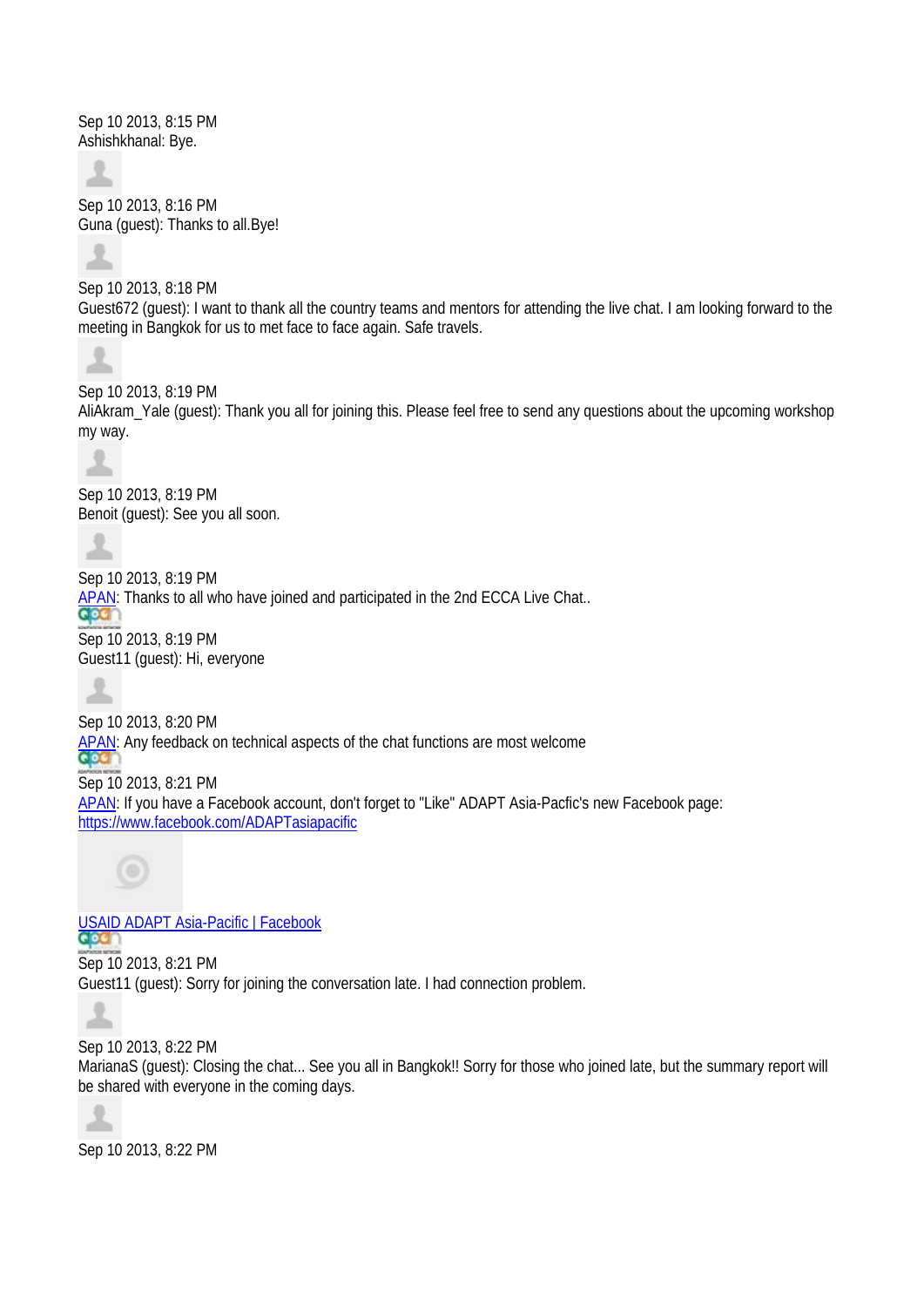Guest11 (guest): I have question about the CBA agriculture. On the 2nd trainning workshop, do we have to get the data ready?



Sep 10 2013, 8:23 PM APAN: Maybe Ali, you could take K. Jirapa's question?

Sep 10 2013, 8:23 PM AliAkram\_Yale (guest): Yes. Hi Jirapa!



Sep 10 2013, 8:23 PM APAN: Guest11=Jirapa Trochim (Thailand)

Sep 10 2013, 8:23 PM AliAkram\_Yale (guest): CBA - that is day 2, Tuesday. We will go over methods to help quantify costs and benefits of project activities



Sep 10 2013, 8:24 PM Guest11 (guest): Hi Ali, I though the live chat will last till 21hr, Thailand time. If the session will be closed now I can send to an email later



Sep 10 2013, 8:24 PM AliAkram\_Yale (guest): The ag survey will be conducted by teams after the workshop but we will give you extensive training

in how to analyse the data you gather



Sep 10 2013, 8:25 PM AliAkram\_Yale (guest): Jirapa: we can continue here, no problem. If you prefer email that is fine too. By the way: I just sent you a reply about the CBA.



Sep 10 2013, 8:25 PM **APAN:** Thanks very much, Ali! Sep 10 2013, 8:26 PM AliAkram\_Yale (guest): No problem



Sep 10 2013, 8:26 PM Guest11 (guest): The ag survey data will be used for adaptation analysis, isn't it?

Sep 10 2013, 8:26 PM AliAkram\_Yale (guest): Yes



allo.

Sep 10 2013, 8:27 PM APAN: Hi to all who just joined the chat - please sign in using your name so we all know who you are. Thanks! **aca**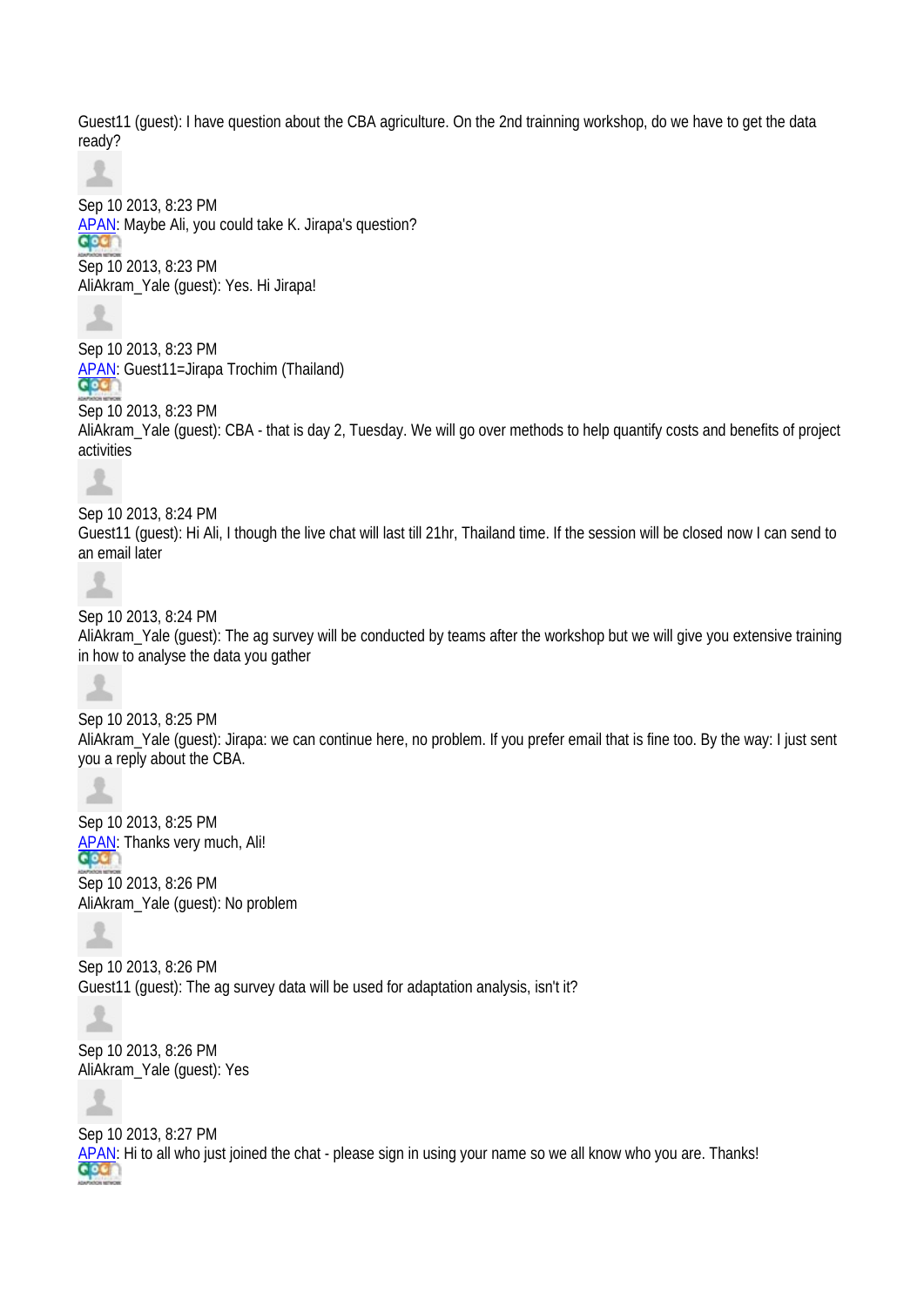Sep 10 2013, 8:27 PM AliAkram\_Yale (guest): And on day 3 we will discuss in detail methods to conduct adaptation analysis

소 Sep 10 2013, 8:28 PM AliAkram\_Yale (guest): For the ag survey data



Sep 10 2013, 8:28 PM Guest11 (guest): The ag survey data will be used after 2nd session?

Sep 10 2013, 8:29 PM Guest11 (guest): How about the CBA agriculture? Do we need to do anylysis in the 2nd session?

Sep 10 2013, 8:29 PM AliAkram\_Yale (guest): Wait, let me just clarify.

Sep 10 2013, 8:30 PM AliAkram\_Yale (guest): There are three types of in country work: (1) Ag survey; (2) CBA; and (3) Water assessment. The workshop will provide training in how to conduct analysis for each of these three items.



Sep 10 2013, 8:30 PM

AliAkram\_Yale (guest): (1) The ag survey we have had prior contact about and it is on hold till after the meeting. We have and are making modifications to it based on country feedback. But each country will get exposure to the methods needed for analysis of the data they collect (Day 3, Wednesday).



Sep 10 2013, 8:30 PM AliAkram\_Yale (guest): (2) The CBAs we have been in contact about regularly. It is hoped that the methods imparted during Day 2 (Tuesday) of the meeting will be useful to countries to quantify CBA activities and their costs/benefits.



Sep 10 2013, 8:30 PM

AliAkram\_Yale (guest): (3) Day 4, Thursday will provide training for the watershed assessment. Some in-country work has been requested thus far (a short questionnaire was sent to countries).



Sep 10 2013, 8:32 PM APAN: Does that answer your questions, Khun Jirapa? **aca** 

Sep 10 2013, 8:33 PM

Guest11 (guest): Thanks. Just for clarification, in Day 2 the workshop will be like teaching methods. So for the CBAagriculture, we don't have to present any result?

Sep 10 2013, 8:36 PM AliAkram\_Yale (guest): Yes, it'll be teaching and any exercises we will provide you data/Excel sheets for.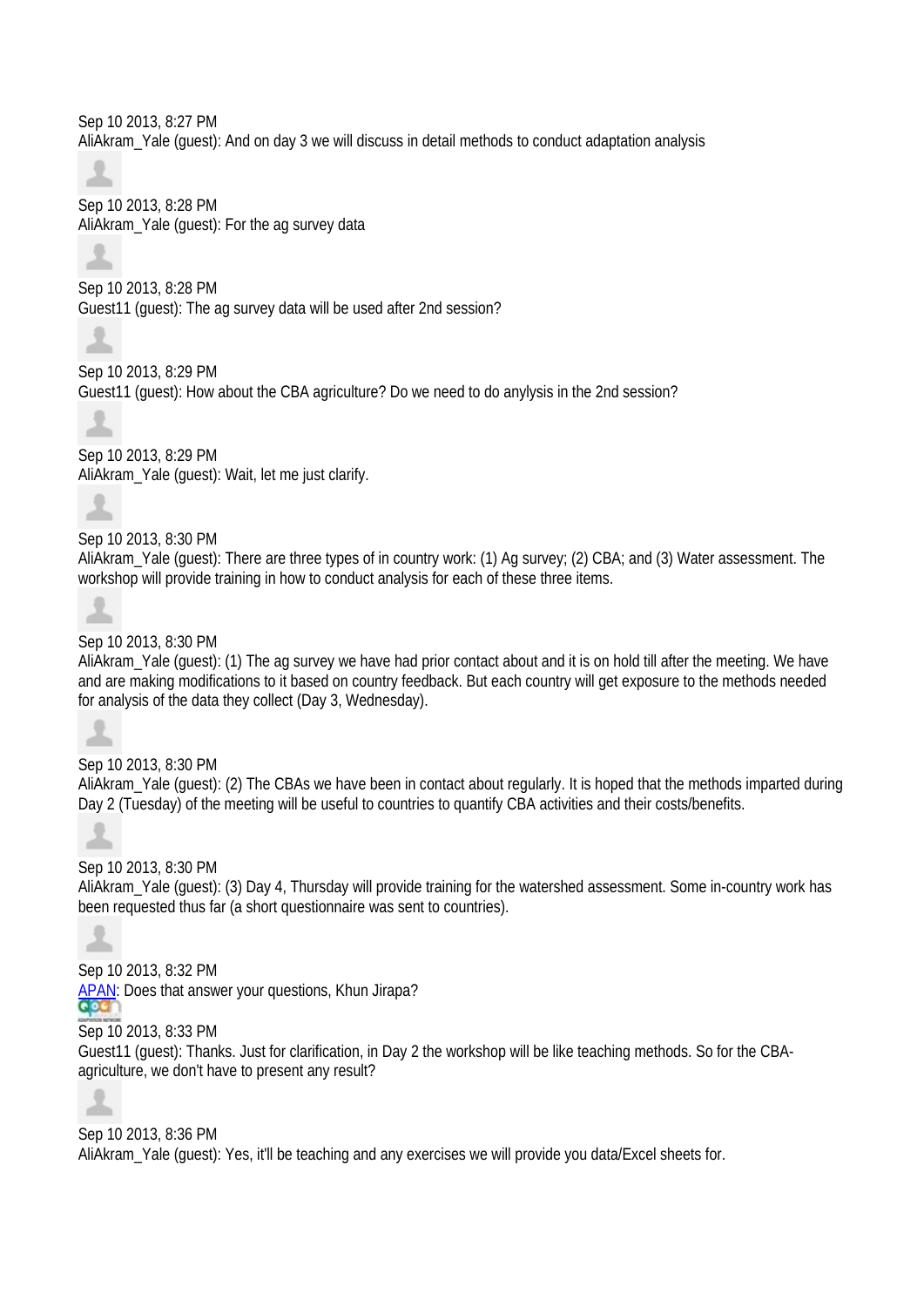

### Sep 10 2013, 8:36 PM

Guest11 (guest): Just wanna check what I have to prepare for 2nd workshop related to CBA-ag that we communicate in the Excel spreadsheet.



Sep 10 2013, 8:38 PM Guest11 (guest): So, please let me know if I need to bring any data with me to the 2nd workshop.

Sep 10 2013, 8:39 PM AliAkram\_Yale (guest): Ok, so for the CBA we need to make sure that all teams are up to date with their CBA templates. This is so that when we do the CBA training you are able to see what parts apply to your CBA study

Sep 10 2013, 8:40 PM AliAkram\_Yale (guest): Also, there is a short 5 minute informal talk by all countries at the beginning of the day on day 2.

Sep 10 2013, 8:40 PM AliAkram\_Yale (guest): That is simply to just tell everyone what CBA project you are doing and some quick information about it.

土

Sep 10 2013, 8:40 PM AliAkram\_Yale (guest): So, as long as the CBA template is up to date, you should have all the information on hand



Sep 10 2013, 8:40 PM Guest11 (guest): No data need to prepare for CBA-ag? Please confirm.

Sep 10 2013, 8:43 PM AliAkram\_Yale (guest): Jirapa: just for my clarity, when you say CBA-ag, do you mean the CBA material we have been in touch about (the rice planting techniques)?

Sep 10 2013, 8:43 PM AliAkram\_Yale (guest): Also, just so you know: for Day 3 when we do the agricultural adaptation training, you will not need to bring any data - we will use data from China for training purposes



Sep 10 2013, 8:44 PM Guest11 (guest): yes

Sep 10 2013, 8:45 PM Guest11 (guest): for the ag adaptation training, I understand that you will use the ag survey.



Sep 10 2013, 8:46 PM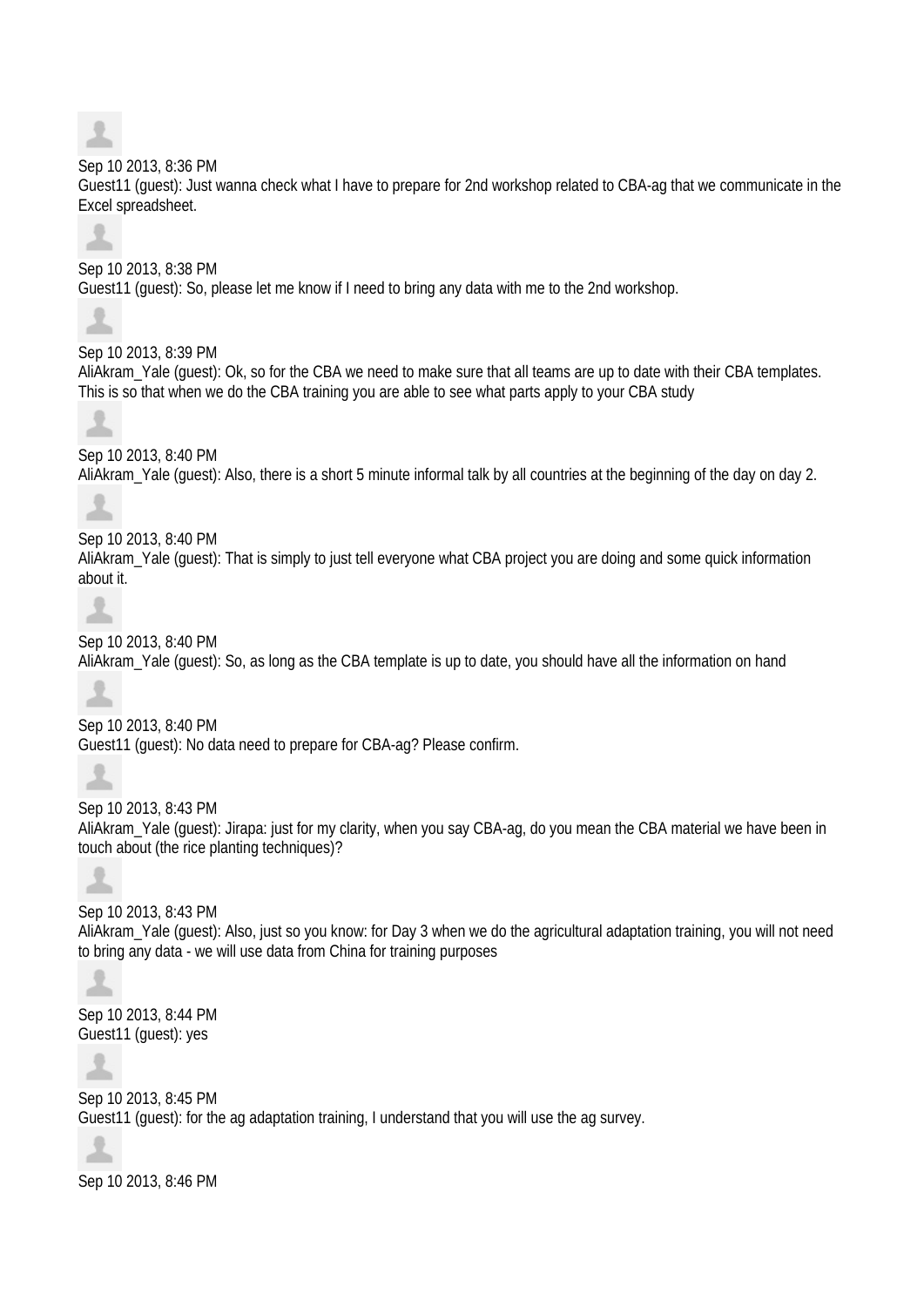AliAkram\_Yale (guest): For the ag adaptation training on Day 3, we will use data from China. This will just serve as an example and really help understand the methods and statistical techniques involved.

ᆂ

## Sep 10 2013, 8:47 PM

AliAkram\_Yale (guest): But your team will actually collect ag data after the training. So you will not need to bring Thailand ag survey data to the training.



Sep 10 2013, 8:47 PM Guest11 (guest): My understanding was that we will do an CBA-exercise on the 2nd workshop. I misunderstood, then. Sorry.



Sep 10 2013, 8:48 PM Guest11 (guest): The survey data will be used after the 2nd session, I thought.



Sep 10 2013, 8:50 PM

MarianaS (guest): Jirapa, does that answer your question?

Sep 10 2013, 8:51 PM MarianaS (guest): So for the Day 2 session, your team will be asked to present (for just 5 minutes) on the CBA work



## Sep 10 2013, 8:51 PM

MarianaS (guest): the project chosen, the experience you've had, lessons learned, etc...



Sep 10 2013, 8:52 PM MarianaS (guest): for the other training sessions (i.e. on the water and agriculture days) data will be provided by the mentors



Sep 10 2013, 8:53 PM MarianaS (guest): for the hands-on exercises



Sep 10 2013, 8:53 PM Guest11 (guest): ok,for CBA-ag work, we don't need to present the result, just the idea what we are going to do, right?



Sep 10 2013, 8:54 PM AliAkram\_Yale (guest): Exactly



Sep 10 2013, 8:54 PM MarianaS (guest): Any other questions, comments, concerns?



Sep 10 2013, 8:55 PM